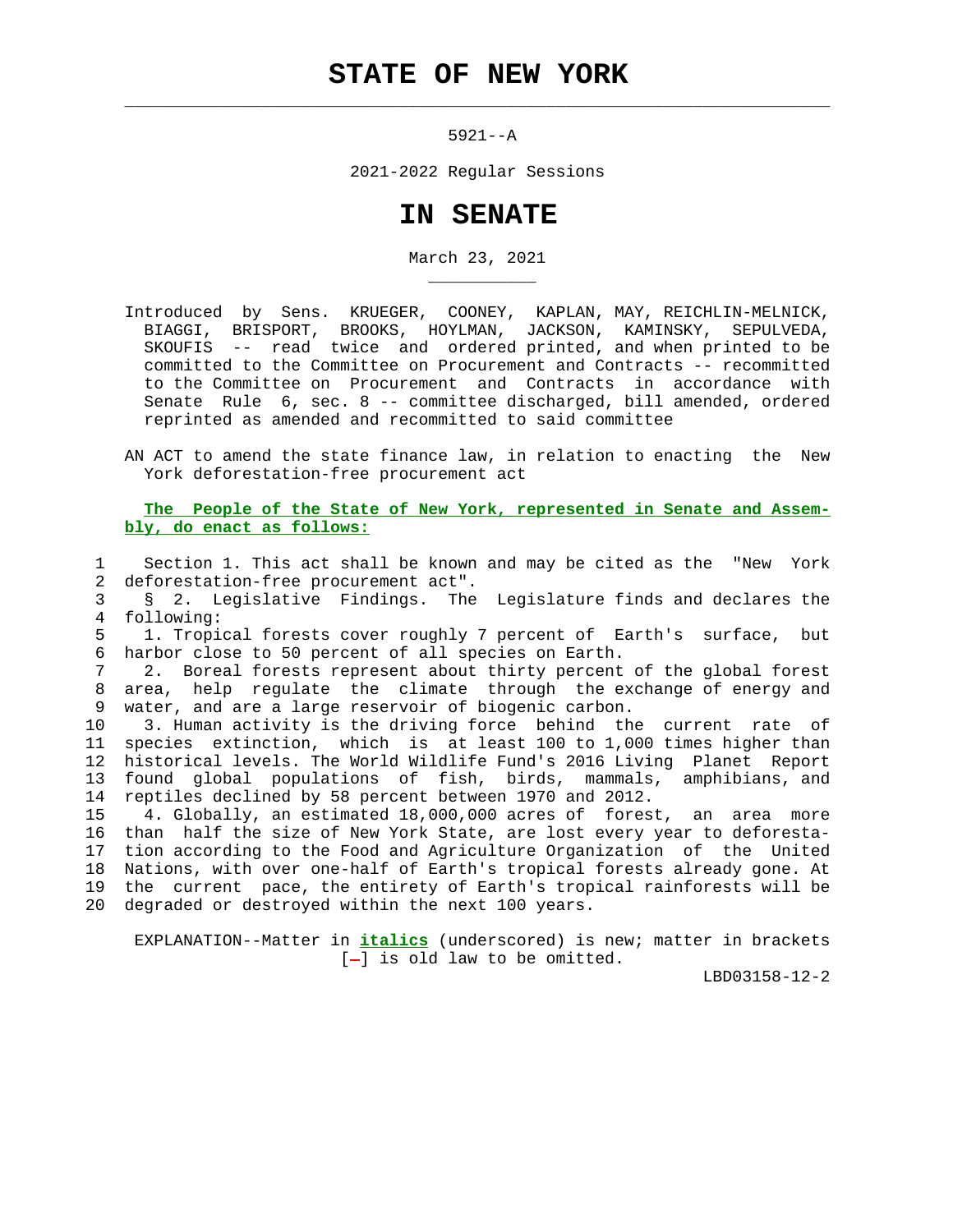1 5. It has been estimated that at least 30 percent of the world's 2 greenhouse gas emissions come from deforestation and forest degradation. 3 Taking into account carbon sequestration potential, stopping the loss of 4 tropical forests, mangroves, and wetlands could provide over 20 percent 5 of climate mitigation by 2030. 6 6. Loss of biodiversity resulting from forest degradation and defores- 7 tation, as well as human encroachment on formerly undisturbed ecosys- 8 tems, increases the risks of zoonotic disease pandemics such as COVID-  $\begin{array}{cc} 9 & 19 \\ 10 & 7 \end{array}$ 7. New York State is a leader in addressing the climate crisis, with a 11 statutory goal of achieving net-zero greenhouse gas emissions economy- 12 wide by 2050. 13 8. Tropical deforestation in many countries is closely associated with 14 violations of the land rights of indigenous peoples and local communi- 15 ties and with the exploitation of workers, including forced labor and 16 child labor, and in many cases is enabled by corruption, criminality, 17 and violence against land defenders. 18 9. Tropical deforestation in many countries is also closely associated 19 with illegal wildlife trafficking, including, but not limited to, vari- 20 ous bird and reptile species, many primate species, including great 21 apes, pangolins, and orangutans, and in many cases is enabled by 22 corruption, criminality, and violence against conservationists. 23 10. The primary factor leading to tropical deforestation is degrada- 24 tion and road-building associated with logging for timber, which opens 25 the door for deforestation caused by industrial-scale production of 26 agricultural commodities and conversion of forests into plantations for 27 the timber, pulp, and paper industry. Together, these are increasingly 28 known as "forest-risk commodities". 29 11. Industrial logging to make single-use tissue products, newsprint, 30 and lumber is a large driver of boreal forest degradation and deforesta- 31 tion, as is the exploration, development, and extraction of other 32 resources, such as mining, oil and gas development, and flooding for 33 hydroelectric projects. 34 12. New York is inadvertently promoting and sanctioning deforestation 35 and intact forest degradation through the purchase of goods and products 36 that have been produced in supply chains that contribute to deforesta- 37 tion and intact forest degradation. 38 13. New York has one of the largest economies in the world and its 39 purchasing power has significant market force, allowing it to play a 40 leadership role in preventing forest loss and supporting markets for 41 sustainably-sourced products. 42 14. It is the intent of the legislature that it be the policy of this 43 state to ensure companies contracting with the state are not contribut- 44 ing to tropical or boreal deforestation or intact forest degradation 45 directly or through their supply chains. 46 § 3. Paragraphs b, c, d and e of subdivision 1 of section 165 of the 47 state finance law, as added by chapter 83 of the laws of 1995, are 48 amended to read as follows: 49 b. "Tropical hardwood" shall mean any and all hardwood, scientifically 50 classified as angiosperm, that grows in any tropical [**moist**] forest. 51 Tropical hardwoods shall [**be**] **include but not be limited to** the follow- 52 ing species: 53 Scientific Name **Examples of** Common [**Name**] 54 **Names** 55 **Prunus Africana African cherry, Red stinkwood**

56 **Caryocar costaricense Ajo, Aji**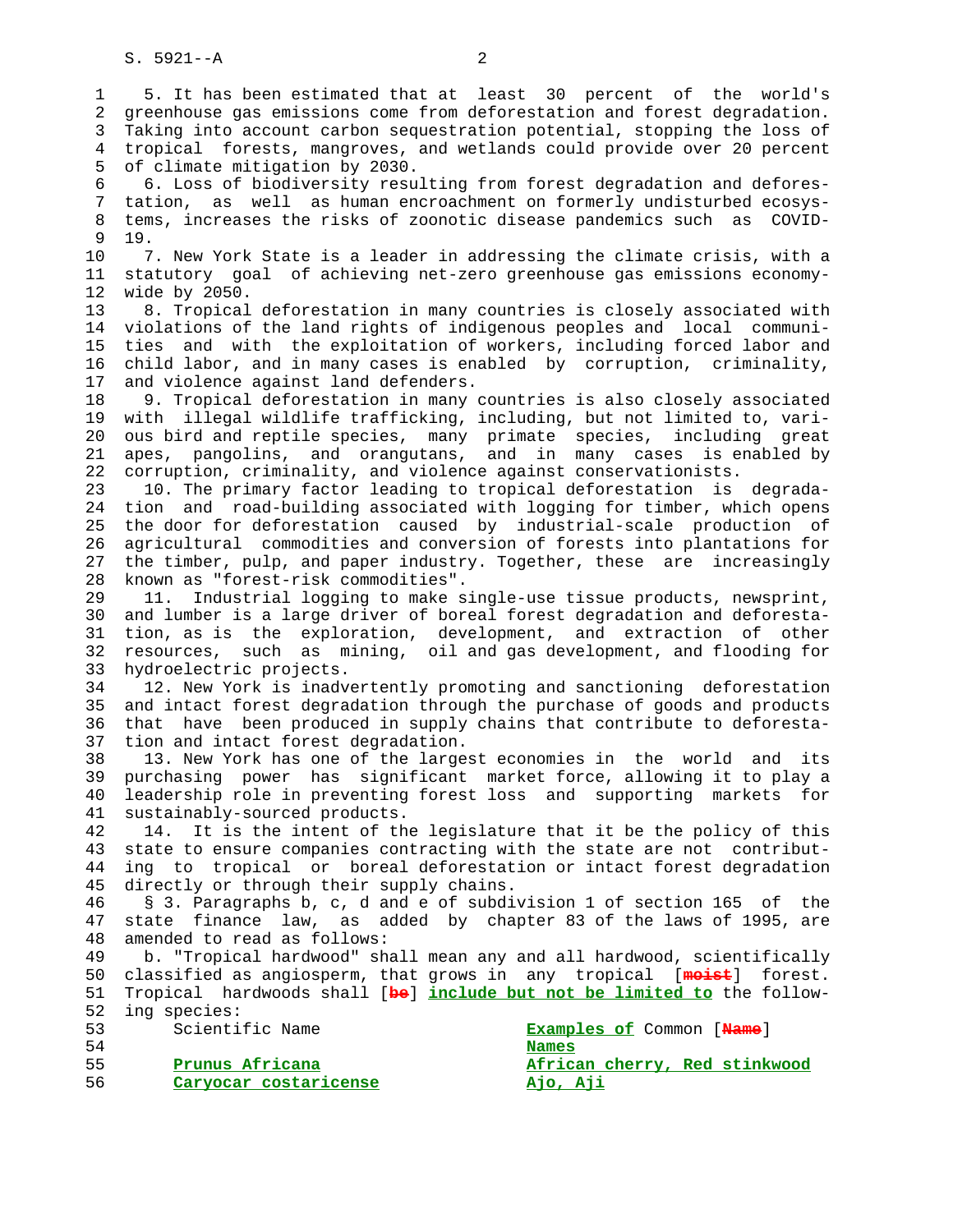| 1              | Calophyllum spp.                  | Bintangor               |
|----------------|-----------------------------------|-------------------------|
| $\overline{a}$ | Cedrela spp.                      | Cedar                   |
| 3              | Neobalanocarpus heimii,           | Chengal                 |
| $\bf 4$        | Balanocarpus heimii               |                         |
| 5              | Octomeles sumatrana Miq.          | Erima, benuang          |
| $\epsilon$     | Myroxylon balsamum                | Estoraque               |
| 7              | Apuleia leiocarpa                 | Garapa                  |
| 8              | Parastemon urophyllus, Parastemon | Malas                   |
| 9              | spicatus Ridley                   |                         |
| 10             | Hopea spp.                        | Merawan                 |
| 11             | Araucaria araucana                | Monkey Puzzle, Ch.      |
| 12             | Pterocarpus tinctorius            | Mukula                  |
| 13             | Senna siamea                      | Siamese senna           |
| 14             | Pometia pinata                    | Taun                    |
| 15             | Milletia leucantha Kurz           | Thinwin                 |
| 16             | Bulnesia arborea, Bulnesia        | Verawood, Argenti       |
| 17             | sarmientoi                        | vitae                   |
| 18             | Tristaniopsis laurina             | Water gum               |
| 19             | Terminalia spp.                   |                         |
| 20             |                                   |                         |
|                | Homalium foetidum                 | <b>Malas</b>            |
| 21             | Dillenia papuana                  | <b>Dillenia</b>         |
| 22             | Canarium spp.                     | Red Canarium, Gre       |
| 23             | Burkrella macropoda               | Rang rang               |
| 24             | Octomeles sumatrana               | Erima, Benuang          |
| 25             | Dracontomelon dao                 | New Guinea walnut       |
| 26             | Planchonella spp.                 | White Planchonella      |
| 27             |                                   | Planchonella            |
| 28             | Lophopetalum spp.                 | Perupok                 |
| 29             | Carinian pyriformis               | Abarco, Jequitiba       |
| 30             | Mitragyna ciliate                 | Abura                   |
| 31             | Vouacapous americana              | Acapu                   |
| 32             | Amburana caerensis                | Amburana, Cerejei:      |
| 33             | Dalbergia melanoxylon             | African Blackwood       |
| 34             | Lovoa spp.                        | African Walnut, T.      |
| 35             | Pericopsis elata                  | [Afrormosis] Afro       |
| 36             | [ <del>Shorea almon</del> ]       | $[$ $A$ $]$ $m$ $n$ $]$ |
| 37             | Aspidosperma megalocarpon         | Acaretto                |
| 38             | Peltogyne spp.                    | Amaranth, purpleh       |
| 39             | <u>Terminalia amazonia</u>        | Amarillo Real           |
| 40             | Guibourtia ehie                   | Amazaque                |
| 41             | Amburana cearensis                | Amburana, Cerejei:      |
| 42             | Pterogyne nitens                  | Amendoim                |
| 43             | Carapa quianensis                 | Andiroba, False Ma      |
| 44             | Dicorynia guianensis              | Angilique Cris          |
| 45             | [Aningeris] Aningeria spp.        | Aningeria, anegre       |
| 46             |                                   | anigre                  |
| 47             | Dipterocarpus [grandiflorus]      | [Apilong] Apitong       |
| 48             | spp.                              |                         |
| 49             | Centrolobium spp.                 | Arariba, Amarillo       |
| 50             | Brosimum utile                    | <u>Baco</u>             |
| 51             | Shorea spp.                       | Balau, Selangan b       |
| 52             | Ochroma lagopus                   | Balsa                   |
| 53             | Ochroma pyramidale                | <b>Balsa</b>            |
| 54             | Myroxylon balsamum                | Balsamo                 |
| 55             | [Virola spp.]                     | $[$ Banak $]$           |
| 56             | Anisoptera thurifera              | Bella [Rose] Rosa       |
|                |                                   |                         |

 $Chenqal$ **Octomeles sumatrana Miq. Erima, benuang Estoraque Apuleia leiocarpa Garapa Hopea spp. Merawan Araucaria araucana Monkey Puzzle, Chilean pine Senna siamea Siamese senna Milletia leucantha Kurz Thinwin Bulnesia arborea, Bulnesia Verawood, Argentine lignum Water gum Dillenia papuana Dillenia Red Canarium, Grey Canarium Burkrella macropoda Rang rang Octomeles sumatrana Erima, Benuang New Guinea walnut Planchonella spp. White Planchonella, Red Planchonella Lophopetalum spp. Perupok Carinian pyriformis Abarco, Jequitiba Amburana caerensis Amburana, Cerejeira Dalbergia melanoxylon African Blackwood Lovoa spp. African Walnut, Tigerwood** 35 Pericopsis elata [**Afrormosis**] **Afrormosia** 36 [**Shorea almon**] [**Almon**] **Aspidosperma megalocarpon Acaretto** Amaranth, purpleheart **Terminalia amazonia Amarillo Real** Amazaque **Amburana cearensis Amburana, Cerejeira, cumare Amendoim Carapa guianensis Andiroba, False Mahogany Dicorynia guianensis Angilique Cris** 45 [**Aningeris**] **Aningeria** spp. Aningeria**, anegre,** 47 Dipterocarpus [**grandiflorus**] [**Apilong**] **Apitong, Keruing Centrolobium spp. Arariba, Amarillo Shorea spp. Balau, Selangan batu**

**Myroxylon balsamum Balsamo** 55 [**Virola spp.**] [**Banak**]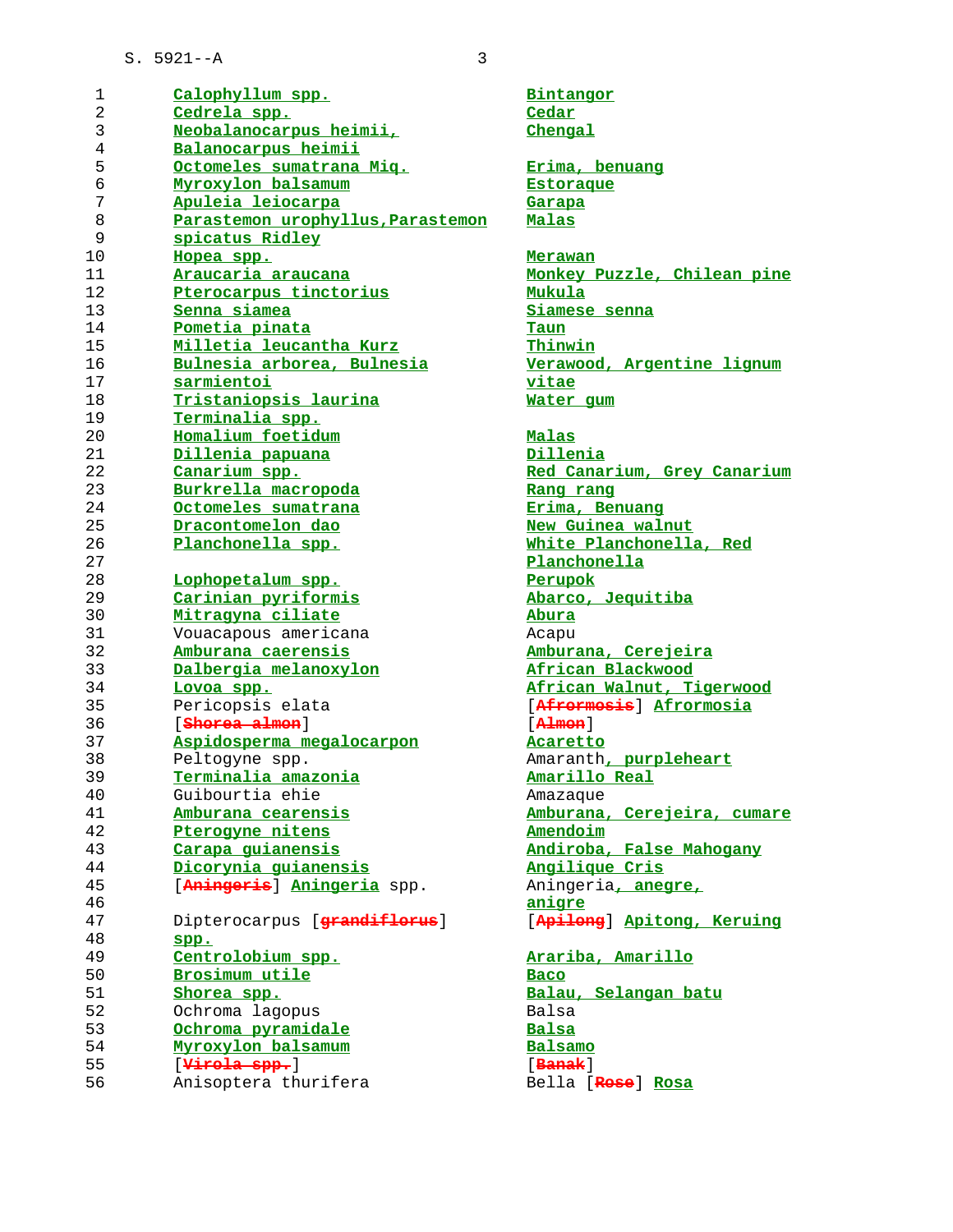| 1              | Guibourtia arnoldiana             | Benge, Mutenye               |
|----------------|-----------------------------------|------------------------------|
| $\overline{2}$ | Berlinia spp.                     | Berlinia, Rose               |
| 3              | Symphonia globulifera             | Boar Wood                    |
| $\overline{4}$ | Deterium [Senegalese] senegalese  | Boire                        |
| 5              | Caesalpinia echintata,            | Brazilwood, Per              |
| $\epsilon$     | Paubrasilia eschinata             |                              |
| 7              | Bertholletia excels               | Brazil Tree                  |
| $\,8\,$        | Brosimum alicastrum               | <b>Breadnut</b>              |
| 9              | Guilbourtia spp.                  | Bubinga, Africa              |
| 10             | (G. demusei, G. pellegriniana,    | Rosewood, Kevaz              |
| 11             | G. tessmannii)                    |                              |
| 12             | Toona calantas, Cedrela calantas  | Calantas, Kalar              |
| 13             | Priora copaifera                  | Cativo                       |
| 14             | Cedrela odorata, Cedrela fissilis | Cedro, Cedar, S              |
| 15             |                                   | South American               |
| 16             | Ceiba pentandra                   | Ceiba                        |
| 17             | Antiaris africana                 | Chenchen, Antia              |
| 18             | Couratari quianensis              | Coco Blanco                  |
| 19             | [Dalbergis] Dalbergia             |                              |
| 20             | retusa                            | [ <del>Concobola</del> ] Cod |
| 21             |                                   | Granadillo                   |
| 22             | Tabebuia donnell-smithii          | Copal                        |
| 23             | Daniellia spp.                    | Copal, Danielli              |
| 24             | Cordia spp.                       | Cordia, Bocote,              |
| 25             | Hymenaea courbaril                | Courbaril, West              |
| 26             | Dipteryx odorata                  | Cumaru                       |
| 27             | Piptadeniastrum africanum         | Dahoma, Banzu                |
| 28             | Calycophyllum candidissimum       | Degame, Legame               |
| 29             |                                   | Lemonwood                    |
| 30             | Afzelia spp.                      | Doussie, Lingue              |
| 31             | [Diespyres] Diospyrus spp.        | Ebony, Macassar              |
| 32             |                                   | ebony,                       |
| 33             |                                   | Ceylon ebony                 |
| 34             | Lophira alata                     | Ekki, Azobe, Ba              |
| 35             |                                   | Red Ironwood                 |
| 36             | Combretodendron macrocarpum       | Esia, Essia                  |
| 37             | Cordia goeldiana                  | Freijo, Cordia               |
| 38             | Chlorophora tinctoria             | Fustic, Yellow               |
| 39             | [Ausoumes] Aucoumea klaineana     | Gaboon, Okoume               |
| 40             | Astronium spp.                    | Goncalo Alves,               |
| 41             |                                   | Tigerwood                    |
| 42             | Ocotea rodiaei                    | Greenheart                   |
| 43             | Enterolobium cyclocarpum          | Guanacaste, Rai              |
| 44             |                                   | Elephant Ear                 |
| 45             | Guarea spp.                       | Guarea, Bosse                |
| 46             | Terminalia ivorensis              | Idigbo, Framire              |
| 47             | Phoebe porosa                     | Imbuia, Imbuya,              |
| 48             |                                   | <b>Brazilian Walnu</b>       |
| 49             | Handroanthus spp.                 | Ipe, Brazilian               |
| 50             |                                   | bethabarra, Pau              |
| 51             |                                   | Ironwood, Lapac              |
| 52             | Chlorophors excelsa               | Iroko                        |
| 53             | Hymenaea courbaril                | Jatoba, "Brazil              |
| 54             | Jacaranda copaia                  | Jacaranda                    |
| 55             | Machaerium villosum               | Jacaranda Pardo              |
| 56             | Dyera costulata                   |                              |
|                |                                   | Jelutong                     |

**Berlinia spp. Berlinia, Rose Zebrano Caesalpinia echintata, Brazilwood, Pernambuco Bertholletia excels Brazil Tree** <u>binga, African</u> <u>kewood, Kevazingo</u> **Toona calantas, Cedrela calantas Calantas, Kalantas** <mark>lro, Cedar, Spanish cedar,</mark> **South American cedar** 17 Antiaris africana Chenchen**, Antiaris Couratari guianensis Coco Blanco** 20 retusa [**Concobola**] **Cocobolo,** <u>nadillo</u> **Daniellia spp. Copal, Daniellia** 24 Cordia spp. Cordia**, Bocote, Ziricote, Louro Hymenaea courbaril Courbaril, West Indian Locust Piptadeniastrum africanum Dahoma, Banzu Calycophyllum candidissimum Degame, Legame Lancewood, Lemonwood Afzelia spp. Doussie, Lingue**  $\delta$ phy, Macassare, **lon** ebony **Lophira alata Ekki, Azobe, Bangassi, Akoura, Red Ironwood Combretodendron macrocarpum Esia, Essia Cordia goeldiana Freijo, Cordia Wood Chlorophora tinctoria Fustic, Yellow Wood, Tatajuba**  $\mathop{{\rm soon}}\nolimits$  *A* channees **Astronium spp. Goncalo Alves, Zebrawood, Ocotea rodiaei Greenheart Enterolobium cyclocarpum Guanacaste, Rain Tree, Elephant Ear Guarea spp. Guarea, Bosse Terminalia ivorensis Idigbo, Framire, Black Afara Phoebe porosa Imbuia, Imbuya, Embuia, Brazilian Walnut** *Brazilian walnut,* **bethabarra, Pau d'arco, Ironwood, Lapacho Hymenaea courbaril Jatoba, "Brazilian Cherry" Machaerium villosum Jacaranda Pardo**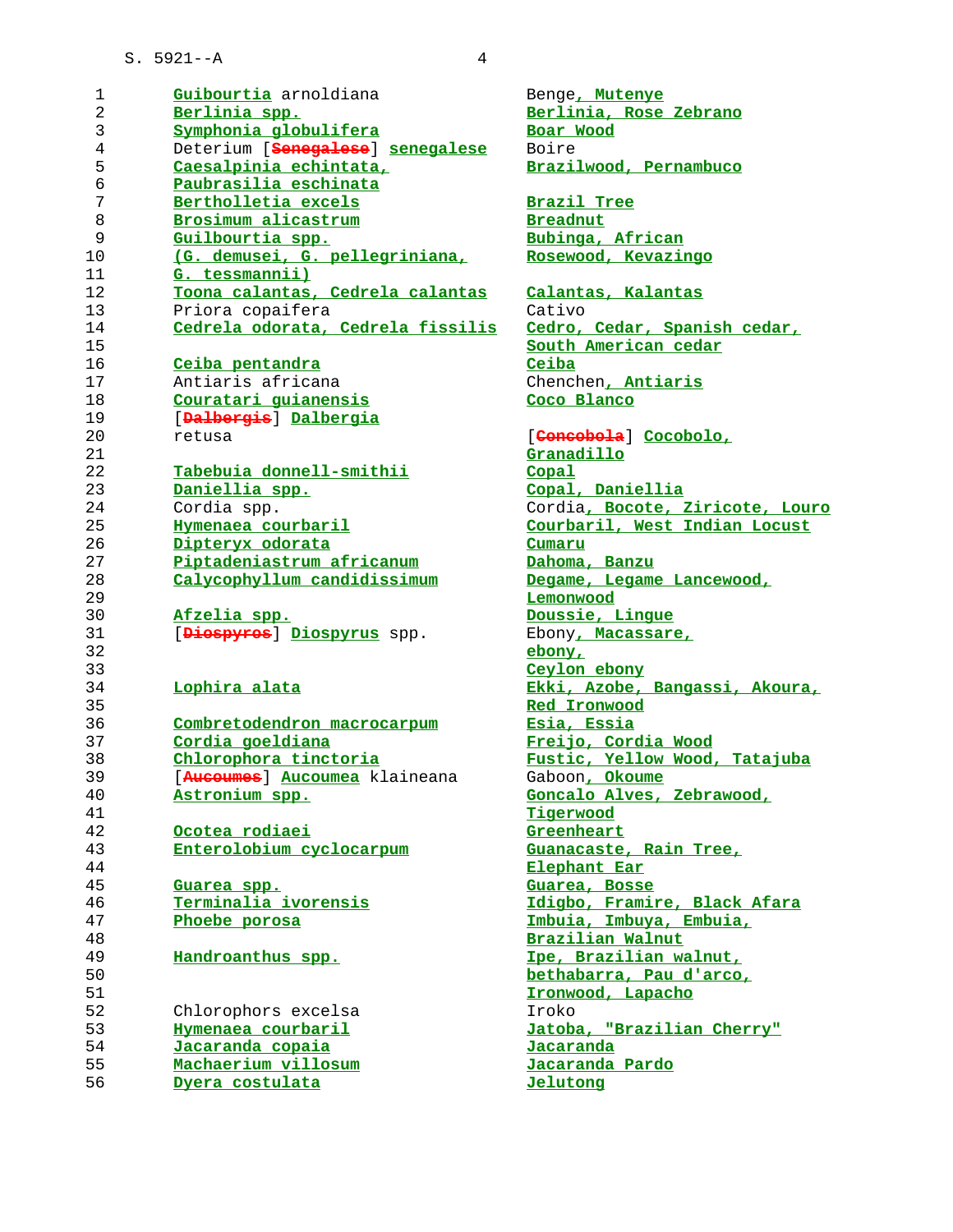| 1  | Dryobalanops spp.                                   | Kapur, Keladan                  |
|----|-----------------------------------------------------|---------------------------------|
| 2  | Koompassia malaccensis                              | Kempas, Impas                   |
| 3  | Acacia koa                                          | Koa                             |
| 4  | Entandrophragma candollei                           | Kosipo, Omu                     |
| 5  | Pterygota macrocarpa                                | Koto, African Pterygota, Ware   |
| 6  | Oxandra lanceolate                                  | Lancewood                       |
| 7  | Shorea spp. [negrosensis]                           | [Red] Lauan, Luan,              |
| 8  |                                                     | Lawaan, Meranti, White          |
| 9  |                                                     | meranti, yellow meranti, dark   |
| 10 |                                                     | red meranti, light red meranti, |
| 11 |                                                     | Seraya, Tanquile, Bang,         |
| 12 |                                                     | Philippine Mahogany             |
| 13 | [Pentaeme contorta]                                 | [White Lauan]                   |
| 14 | [Shores ploysprma]                                  | [Tanguile]                      |
| 15 | Nothofaqus pumilio                                  | Lenga                           |
| 16 | Guaiacum officinale                                 | Lignum Vitae, Guayacan,         |
| 17 |                                                     | Ironwood                        |
| 18 |                                                     | Limba, Afara, Ofram             |
| 19 | Terminalia superba<br>[Aniba duckei] Aniba rosedora | [Loure] Brazilian               |
| 20 |                                                     |                                 |
|    |                                                     | rosewood, pau rosa, bois        |
| 21 |                                                     | de rose                         |
| 22 | Nectandra spp.                                      | Louro Preto                     |
| 23 | [Kyaya iverensis] Khaya spp.                        | [Africa] African                |
| 24 |                                                     | Mahogany                        |
| 25 | [Swletenia macrophylla]                             | [Amer. Mahogany]                |
| 26 | Swietenia spp.                                      | American Mahogany, West Indian  |
| 27 |                                                     | Mahogany, Central American      |
| 28 |                                                     | Mahogany, Honduran Mahogany,    |
| 29 |                                                     | South American Mahogany,        |
| 30 |                                                     | Mexican Mahogany, Bigleaf       |
| 31 |                                                     | Mahogany, Little Leaf           |
| 32 |                                                     | Mahogany, Acajou, Caoba         |
| 33 |                                                     | Mogno                           |
| 34 | Tieghemella [ <del>leckellii</del> ] heckelii       | [Makora]                        |
| 35 |                                                     | Makore,                         |
| 36 |                                                     | Baku                            |
| 37 | Diospyros marmorata                                 | Marblewood, Zebrawood           |
| 38 | Intsia bijuga, Intsia palembanica                   | Merbau, Ipil, Kwila             |
| 39 | Anisoptera spp.                                     | Mersawa, Krabak, Palosapis      |
| 40 | Mora excelsa                                        | <u>Mora</u>                     |
| 41 | Distemonanthus benthamianus                         | Movingui, Ayan                  |
| 42 | Terminalia amazonia                                 | <b>Narqusta</b>                 |
| 43 | Pterocarpus spp.                                    | Narra, Ambyna, Papua New Guinea |
| 44 |                                                     | Rosewood, Red Sanders, Mukula,  |
| 45 |                                                     | Kosso, zitan, Hongmu            |
| 46 | Palaquium spp.                                      | Nyatoh, Padang, Pencil Cedar    |
| 47 | Triplochiton scleroxylon                            | Obeche, Samba                   |
| 48 | Nauclea diderrichii                                 | Opepe, Sibo                     |
| 49 | Pterocarpus [soyauxii] spp.                         | [African] Padauk,               |
| 50 |                                                     | Vermillion Wood                 |
| 51 | [ <del>Pterocarpus angolensis</del> ]               | [ <del>Angola Padauk</del> ]    |
| 52 | Millettia stuhlmannii                               | Panga Panga                     |
| 53 | Balfourodendron riedelianum                         | Pau Marfim                      |
|    |                                                     |                                 |
| 54 | Aspidosperma spp.                                   | Peroba, Rosa                    |
| 55 | Paratecoma peroba                                   | Peroba Branca                   |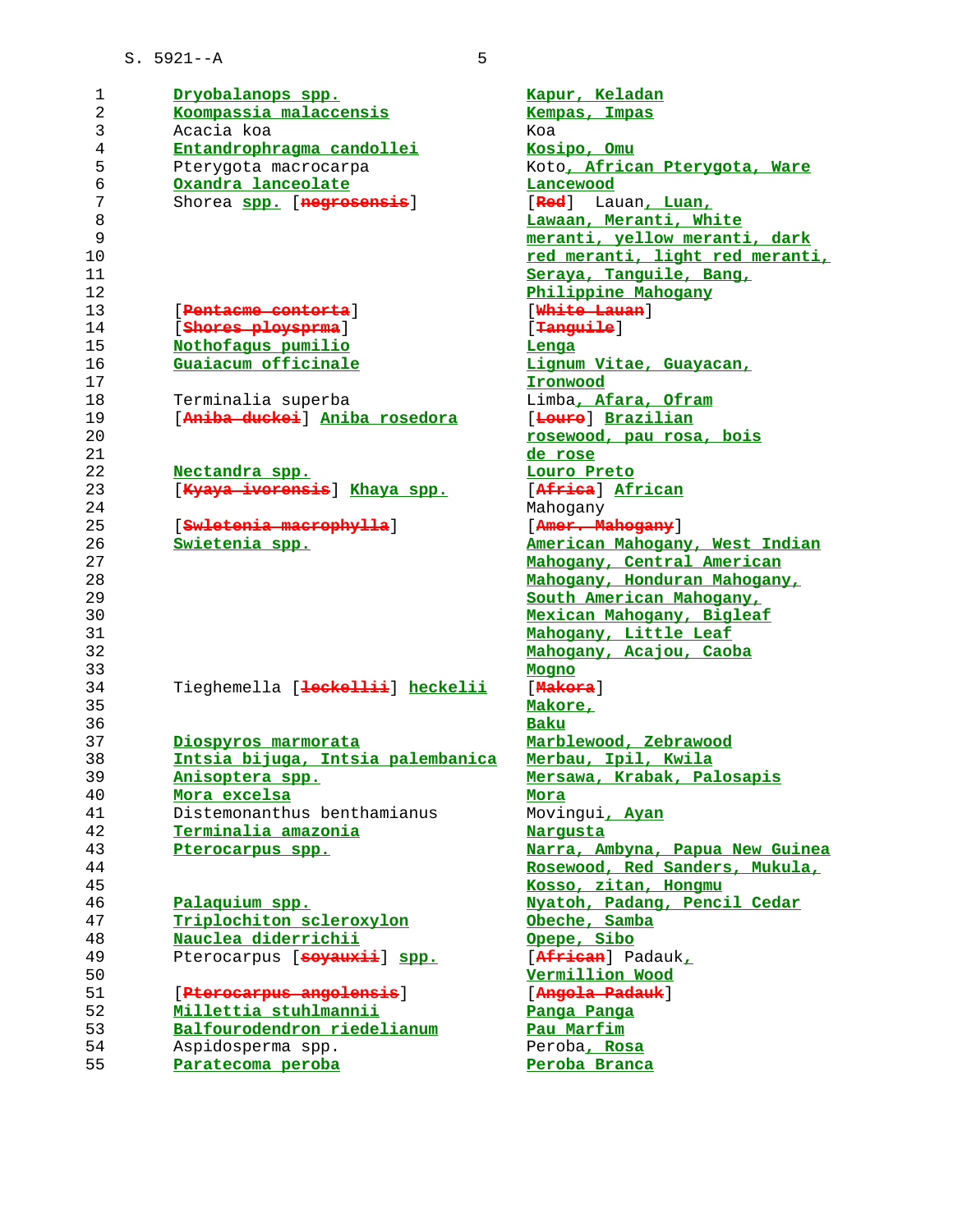| 1       | Dalbergia frutescens, D. tomentosa | Pinkwood, Brazilia Tulipwood    |
|---------|------------------------------------|---------------------------------|
| 2       | Tabebuia donnell-smithii           | Prima Vera, Roble, Durango      |
| 3       | Peltogyne spp.                     | Purpleheart                     |
| 4       | Gonystylus spp.                    | Ramin                           |
| 5       | Melanorrhoea curtisii              | Rengas, Borneo Rosewood         |
| б       | Nothofaqus obliqua                 | Roble                           |
| 7       | Hevea brasiliensis                 | Rubberwood                      |
| $\,8\,$ | Dalbergia spp.                     | Rosewood, Indian Rosewood,      |
| 9       |                                    | Honduras Rosewood, cocobolo,    |
| 10      |                                    | granadillo                      |
| 11      | Aniba duckei                       | Brazilian Rosewood              |
| 12      | Entandrophragma cylindricum        | [ <del>Sapela</del> ] Sapele,   |
| 13      |                                    | Sapelli                         |
| 14      | Acanthopanax ricinofolius          | Sen, Castor Arabia              |
| 15      | Brosimum aubletti, Piratinera      | Snakewood, Letterwood, Leopard  |
| 16      | quianensis                         | Wood                            |
| 17      | [Shores phillippinensis]           | [ <del>Sonora</del> ]           |
| 18      | Juglans spp. (juglans              | South American Walnut, Peruvian |
| 19      | australis, J. neotropica,          | Walnut                          |
| 20      | J. Olanchana, etc.)                |                                 |
| 21      | Sterculia rhinopetala              | Sterculia                       |
| 22      | Bagassa guianensis                 | Tatajuba, Bagasse               |
| 23      | Tectona grandis                    | Teak                            |
| 24      | Lovoa trichilloides                | Tigerwood                       |
| 25      | Entandrophragma utile              | Utile, Sipo                     |
| 26      | Virola spp.                        | Virola, Cumala, Banak, Tapsava  |
| 27      | Milletia laurentii                 | Wenge                           |
| 28      | Pentacme contorta                  | White Lauan                     |
| 29      | Microberlinia [brazzavillensis]    | Zebrawood,                      |
| 30      | spp.                               | Zebrano, Zingana                |

 31 c. "Tropical [**rain**] forests" shall mean [**any and all forests classi- fied by the scientific term "Tropical moist forests", the classification determined by the equatorial region of the forest and average rainfall**] **a natural ecosystem within the tropical regions, approximately bounded geographically by the tropics of Cancer and Capricorn, but possibly affected by other factors such as prevailing winds, containing native species composition, structure, and ecological function, with a tree canopy cover of more than ten percent over an area of at least 0.5 hectares. "Tropical forests" shall include all of the following: (i) human-managed tropical forests or partially degraded tropical forests that are regenerating; and (ii) forests identified by multi-objective conservation based assessment methodologies, such as High Conservation Value (HCV) areas, as defined by the HCV Resource Network, or High Carbon Stock forests, as defined by the High Carbon Stock Approach, or by another methodology with equivalent or higher standards that includes primary forests and peatlands of any depth. "Tropical forests" shall not include tree plantations of any type**.

48 d. "Tropical wood products" shall mean any wood products, wholesale or<br>49 retail, in any form, including but not limited to plywood, veneer, 49 retail, in any form, including but not limited to **plywood,** veneer, 50 furniture, cabinets, paneling, **siding,** moldings, **doors,** doorskins, join- 51 ery, **flooring** or sawnwood, which are composed**, in whole or in part,** of 52 tropical hardwood [**except plywood**].

 53 e. **"Peat" means a soil that is rich in organic matter composed of partially decomposed plant materials equal to or greater than 40 centi-**

**meters of the top 100 centimeters of the soil.**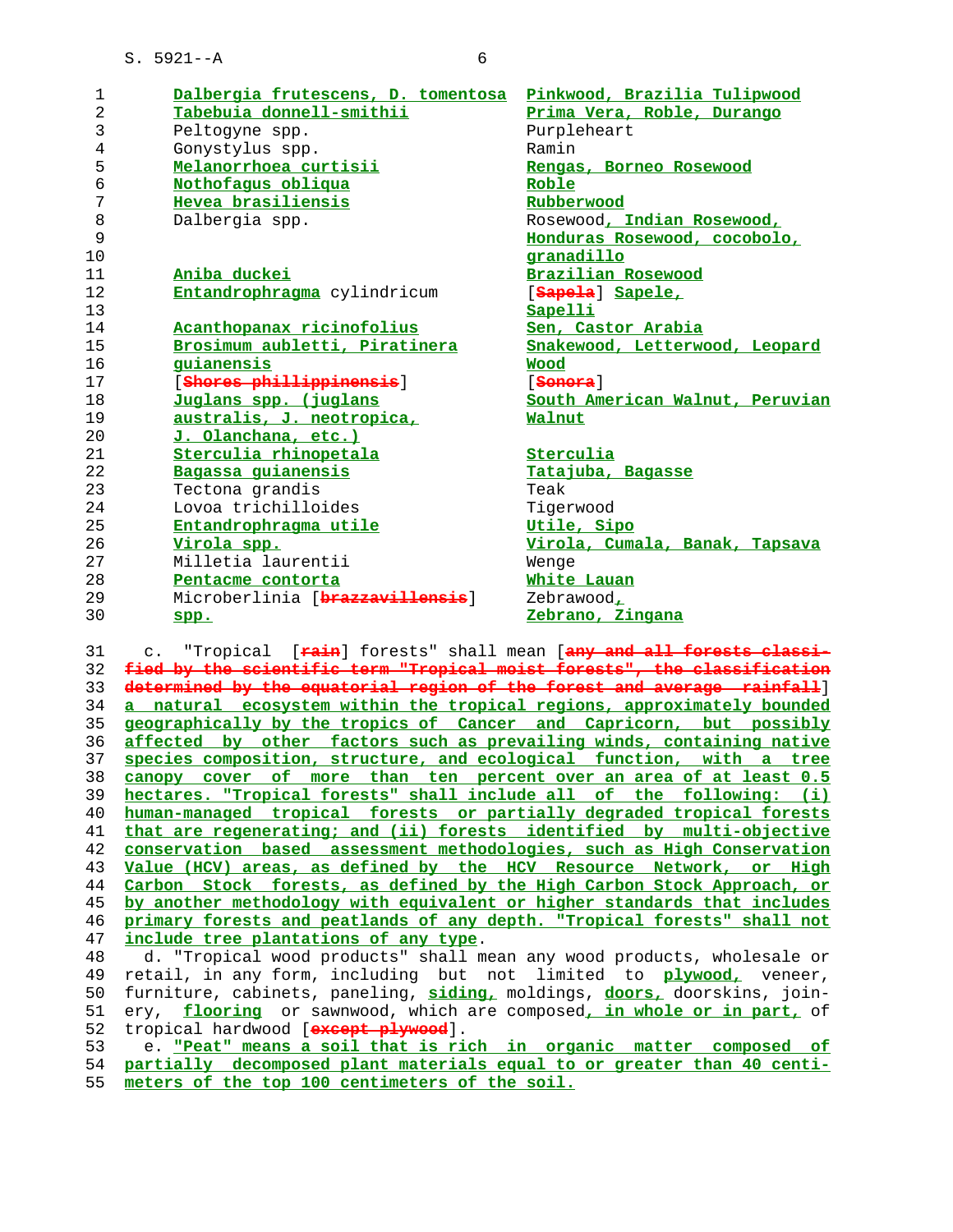**f. "Peatlands" means wetlands with a layer of peat made up of dead and decaying plant material. Peatlands includes moors, bogs, mires, peat swamp forests, and permafrost tundra. g.** "Secondary materials" means any material recovered from or other- 5 wise destined for the waste stream, including, but not limited to, post- 6 consumer material, industrial scrap material and overstock or obsolete 7 inventories from distributors, wholesalers and other companies but such 8 term does not include those materials and by-products generated from, 9 and commonly reused within, an original manufacturing process. 10 § 4. Paragraph b of subdivision 2 of section 165 of the state finance 11 law, as added by chapter 83 of the laws of 1995, is amended to read as 12 follows: 13 b. The provisions of paragraph a of this subdivision shall not apply 14 to: 15 (i) [**Any hardwoods purchased from a sustained, managed forest; or (ii)**] Any binding contractual obligations for purchase of commodities 17 entered into prior to August twenty-fifth, nineteen hundred ninety-one; 18 or 19 [**(iii) The purchase of any tropical hardwood or tropical hardwood product for which there is no acceptable non-tropical hardwood species; or (iv) Where the contracting officer finds that no person or entity doing business in the state is capable of providing acceptable non-trop- ical hardwood species sufficient to meet the particular contract requirements; or (v)**] **(ii)** Where the inclusion or application of such provisions will 27 violate or be inconsistent with the terms or conditions of a grant, 28 subvention or contract in an agency of the United States or the 29 instructions of an authorized representative of any such agency with 30 respect to any such grant, subvention or contract[**; or (vi) Where inclusion or application of such provisions results in a substantial cost increase to the state, government agency, political subdivision, public corporation or public benefit corporation**]. 34 § 5. Section 165 of the state finance law is amended by adding a new 35 subdivision 9 to read as follows: **9. Deforestation-free procurement. a. For purposes of this subdivi- sion, the following definitions shall apply: (i) "Contractor" means any person or entity that has a contract with a state agency or state authority for public works or improvements to be performed, for a franchise, concession or lease of property, for grant monies or goods and services or supplies to be purchased at the expense of the agency or authority or to be paid out of monies deposited in the treasury or out of trust monies under the control or collected by the agency or authority. (ii) "Forest-risk commodity" means any commodity and its derived products, including agricultural and non-agricultural commodities but excluding tropical hardwood and tropical wood products covered by subdi- visions one and two of this section, whether in raw or processed form, that is commonly extracted from, or grown, derived, harvested, reared, or produced on land where tropical or boreal deforestation or intact forest degradation has occurred or is likely to occur. Forest-risk commodities include palm oil, soy, beef, coffee, wood pulp, paper, logs, lumber, and any additional commodities defined by the commissioner of the office of general services pursuant to subparagraph (i) of paragraph g of this subdivision, but do not include wood pulp or paper made entirely from recovered fiber.**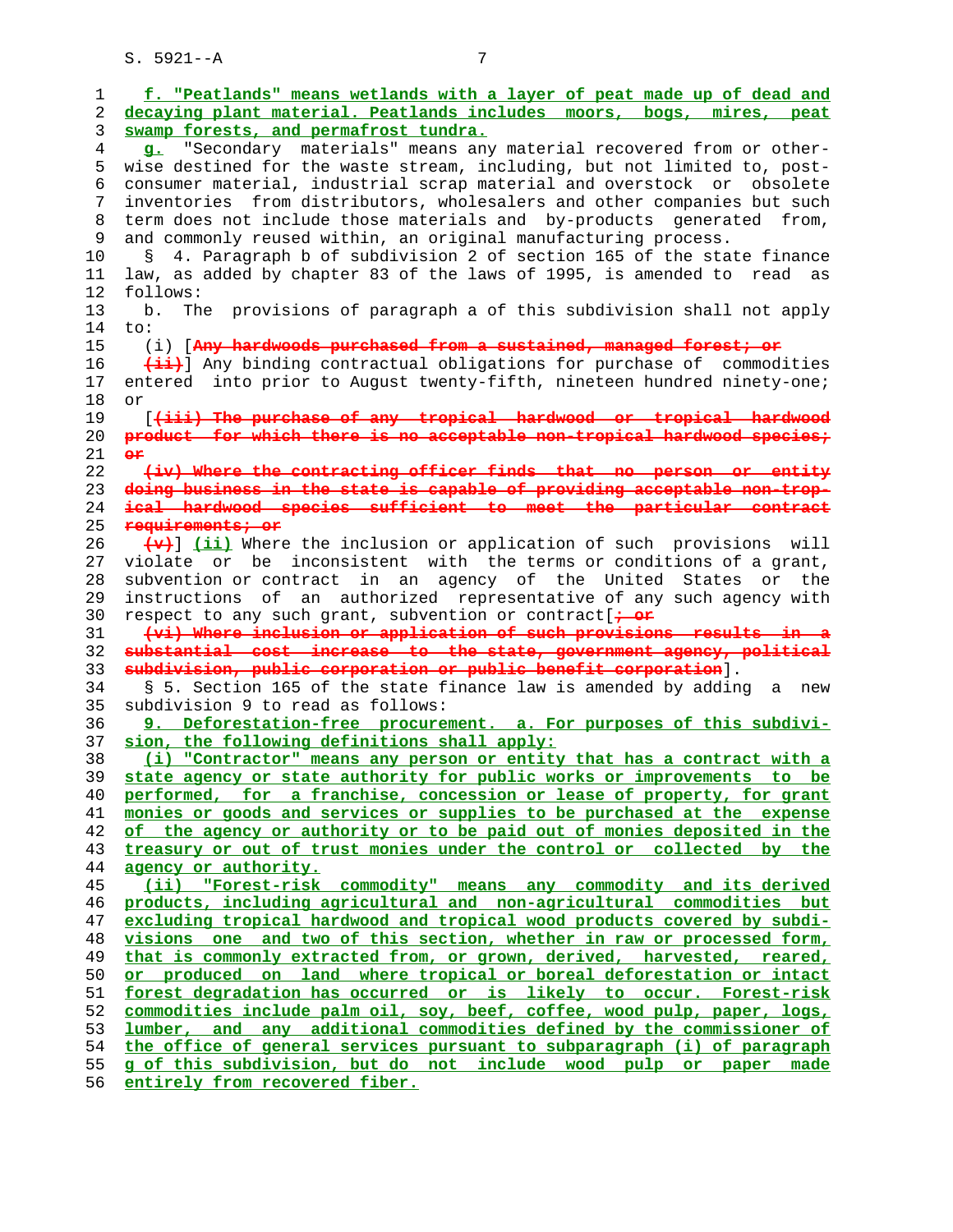**(iii) "Free, prior, and informed consent" means the principle that a community has the right to give or withhold its consent to proposed developments that may affect the land and waters it legally or customar- ily owns, occupies, or otherwise uses, as described in the United Nations Declaration on the Rights of Indigenous Peoples, the Indigenous and Tribal Peoples Convention of 1989, also known as the International Labor Organization Convention 169, and other international instruments. "Free, prior, and informed consent" means informed, noncoercive negoti- ations between investors, companies, or governments, and indigenous peoples and local communities, prior to project development. (iv) "Large contractor" means any contractor whose annual revenue, or that of their parent company, is equal to or greater than one hundred million dollars. (v) "Point-of-origin" means the geographical location, as identified by the smallest administrative unit of land, where a commodity was grown, derived, harvested, reared, or produced. (vi) "Recovered fiber" means postconsumer fiber such as paper, paper- board, and fibrous materials from retail stores, office buildings, homes, and so forth, after having passed through their end usage, including used corrugated boxes, old newspapers, old magazines, mixed waste paper, tabulating cards, and used cordage, and all paper, paper- board, and fibrous materials that enter and are collected from municipal solid waste; and manufacturing wastes such as dry paper and paperboard waste generated after completion of the papermaking process, including envelope cuttings, bindery trimmings, and other paper and paperboard waste resulting from printing, cutting, forming, and other converting operations, bag, box, and carton manufacturing wastes, and butt rolls, mill wrappers, and rejected unused stock, and repulped finished paper and paperboard from obsolete inventories of paper and paperboard manufacturers, merchants, wholesalers, dealers, printers, converters, and others. (vii) "Deforestation" means direct human-induced conversion of trop- ical or boreal forest to agriculture, a tree plantation, or other non- forest land use. (viii) "Intact forest degradation" means severe and sustained degrada- tion of a tropical or boreal forest resulting in significant intact forest loss and/or a profound change in species composition, structure, or ecological function of that forest. (ix) "Boreal forest" means a forest growing in high-latitude environ- ments where freezing temperatures occur for six to eight months and in which trees are capable of reaching a minimum height of five meters and a canopy cover of ten percent. (x) "Intact forest" means a forest that has never been industrially logged and has developed following natural disturbances and under natural processes, regardless of its age. Intact forests include forests that have experienced non-industrial-scale human impacts, including traditional or subsistence activities carried out by indigenous communi- ties. (xi) "New York state products" means products that are grown, harvested, or produced in this state, or processed inside or outside this state comprising over fifty-one percent raw materials grown, harvested, or produced in this state, by weight or volume. (xii) "Small business" means small business as defined in section one hundred thirty-one of the economic development law.**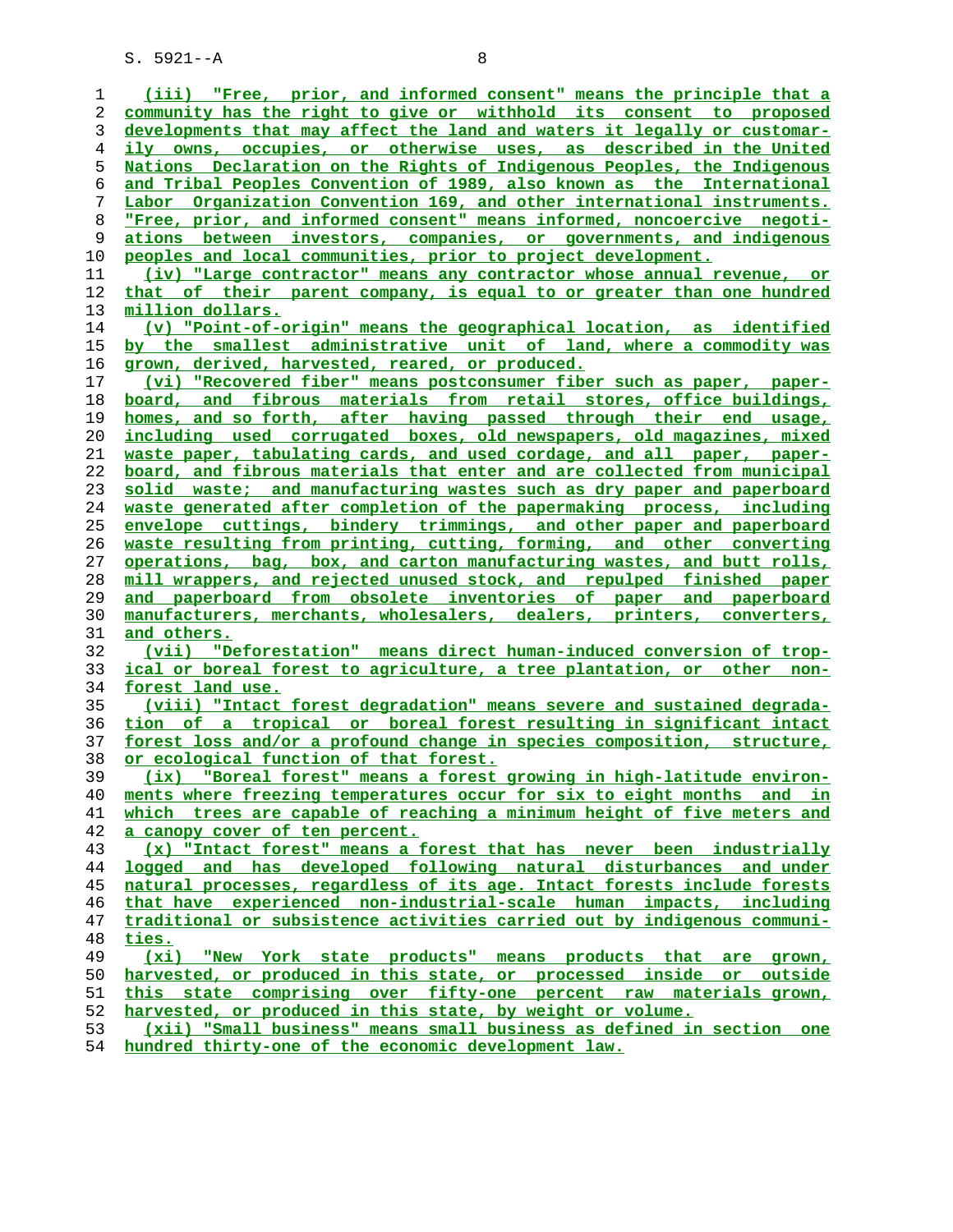| ı              | (xiii) "Medium-sized business" shall mean a business that is resident    |
|----------------|--------------------------------------------------------------------------|
| 2              | in this state, independently owned and operated, not dominant in its     |
| 3              | field, and employs between one hundred and five hundred persons.         |
| $\overline{4}$ | (xiv) "Minority-owned business enterprise" shall have the same meaning   |
| 5              | <u>as in article fifteen-A of the executive law.</u>                     |
| 6              | (xv) "Women-owned business enterprise" shall have the same meaning as    |
| 7              | <u>in article fifteen-A of the executive law.</u>                        |
| 8              | b. (i) Every contract entered into by a state agency or authority that   |
| 9              | includes the procurement of any product comprised wholly or in part of a |
| 10             | forest-risk commodity shall require that the contractor certify that the |
| 11             | commodity furnished to the state pursuant to the contract was not        |
| 12             | extracted from, grown, derived, harvested, reared, or produced on land   |
| 13             | where tropical or boreal deforestation or intact forest degradation      |
| 14             | occurred on or after January first, two thousand twenty-two. The         |
| 15             | contractor shall agree to comply with this provision of the contract.    |
| 16             | (ii) The contract shall specify that the contractor is required to       |
| 17             | cooperate fully in providing reasonable access to the contractor's       |
| 18             | records, documents, agents, employees, or premises if reasonably         |
| 19             | required by authorized officials of the contracting agency or authority, |
| 20             | the office of general services, the office of the attorney general, the  |
| 21             | department of environmental conservation, or the stakeholder advisory    |
| 22             | group established in paragraph f of this subdivision, to determine the   |
|                | contractor's compliance with the requirements under subparagraph (i) of  |
| 23             |                                                                          |
| 24             | this paragraph.                                                          |
| 25             | (iii) Contractors shall exercise due diligence in ensuring that their    |
| 26             | subcontractors comply with the requirements under subparagraph (i) of    |
| 27             | this paragraph. Contractors shall require each subcontractor to certify  |
| 28             | that the subcontractor is in compliance with the requirements of subpar- |
| 29             | agraph (i) of this paragraph.                                            |
| 30             | (iv)<br>In addition to the requirements of subparagraphs (i), (ii), and  |
| 31             | (iii) of this paragraph, large contractors subject to subparagraph (i)   |
| 32             | of this paragraph must certify that they have adopted a forest policy    |
| 33             | that complies with requlations issued pursuant to subparagraph (vii) of  |
| 34             | paragraph g of this subdivision. The adoption of forest policy by a      |
| 35             | contractor, subcontractor, or supplier that is not a large contractor is |
| 36             | not required by this subparagraph but may be used to demonstrate compli- |
| 37             | ance with subparagraph (i) of this paragraph. Such forest policy and all |
| 38             | corresponding data shall be made publicly available, and shall contain   |
| 39             | at a minimum all of the following:                                       |
| 40             | A. Due diligence measures to identify the point-of-origin of forest-     |
| 41             | risk commodities and ensure compliance with the policy where supply      |
| 42             | chain risks are present.                                                 |
| 43             | B. Data detailing the complete list of direct and indirect suppliers     |
| 44             | and supply chain traceability information, including refineries, proc-   |
| 45             | essing plants, farms, and plantations, and their respective owners,      |
| 46             | parent companies, and farmers, maps, and geo-locations, for each         |
| 47             | forest-risk commodity found in products that may be furnished to the     |
| 48             | state.                                                                   |
| 49             | C. Measures taken to ensure the product does not contribute to trop-     |
| 50             | ical or boreal deforestation or intact forest degradation, including:    |
| 51             | (1) no development of tropical or boreal intact forests, and that the    |
| 52             | product does not originate from a site where commodity production has    |
| 53             | replaced intact tropical or boreal forest after January first, two thou- |
| 54             | sand twenty-two;                                                         |
| 55             | (2) no development of High Carbon Stock (HCS) Forests;                   |

**(3) no development of High Conservation Value (HCV) Areas;**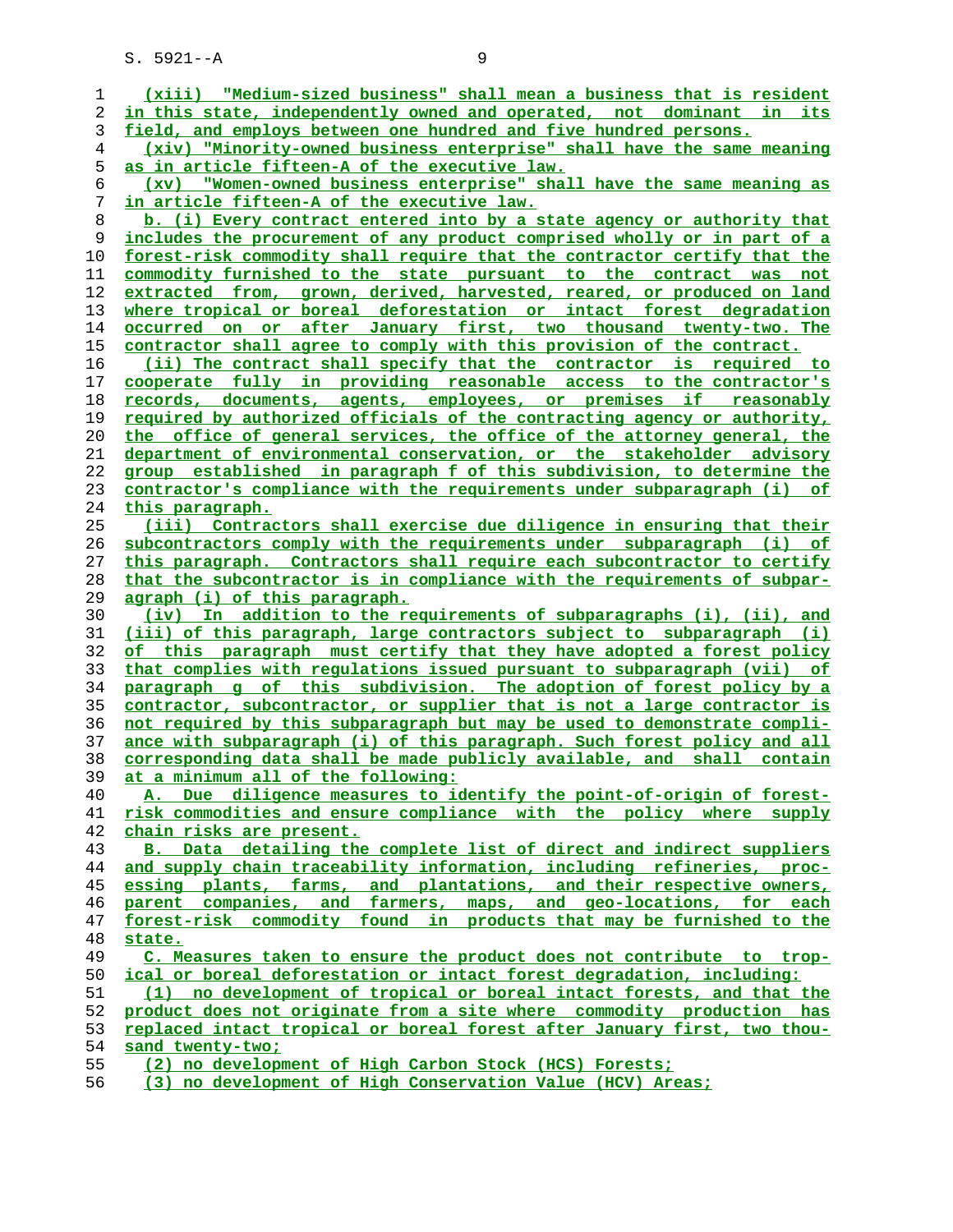| 1        | (4) no burning;                                                                                                                                     |
|----------|-----------------------------------------------------------------------------------------------------------------------------------------------------|
| 2        | (5) efforts to ensure progressive reductions of greenhouse gas emis-                                                                                |
| 3        | sions on existing plantations;                                                                                                                      |
| 4        | (6) no development on peat, regardless of depth;                                                                                                    |
| 5        | (7) best management practices for existing plantations on peat; and                                                                                 |
| 6        | (8) where feasible, activities oriented towards peat restoration.                                                                                   |
| 7        | D. Measures taken to prevent exploitation and redress grievances of                                                                                 |
| 8        | workers and local communities, including:                                                                                                           |
| 9        | (1) Respect for and recognition of the rights of all workers including                                                                              |
| 10       | contract, temporary, and migrant workers.                                                                                                           |
| 11       | (2) Respect for and recognition of land tenure rights of communities.                                                                               |
| 12       | (3) Respect for the rights of indigenous and local communities to give                                                                              |
| 13       | withhold their free, prior, and informed consent to operations on<br>or                                                                             |
| 14       | lands to which they hold legal, communal, or customary rights.                                                                                      |
| 15       | (4) Explicit policies and processes to prevent violence, intimidation,                                                                              |
| 16       | and coercion of workers and local communities.                                                                                                      |
| 17       | (5) Formal, open, transparent, and consultative processes to address                                                                                |
| 18       | and redress all complaints and conflicts.                                                                                                           |
| 19       | E. Measures taken to protect biodiversity and prevent the poaching of                                                                               |
| 20       | endangered species in all operations and adjacent areas.                                                                                            |
| 21       | F. Measures taken to ensure compliance with the laws of countries                                                                                   |
| 22       | where forest-risk commodities in a company's supply chain were produced.                                                                            |
| 23       | G. Measures to deter violence, threats, and harassment against envi-                                                                                |
| 24       | ronmental human rights defenders (EHRDs), including respecting interna-                                                                             |
| 25       | tionally recognized human rights standards, and educating employees,                                                                                |
| 26       | contractors, and partners on the rights of EHRDs to express their views,                                                                            |
| 27       |                                                                                                                                                     |
|          | conduct peaceful protests, and criticize practices without intimidation                                                                             |
| 28       | or retaliation.                                                                                                                                     |
| 29       | The provisions of subparagraph (i) of this paragraph shall not<br>$(\mathbf{v})$                                                                    |
| 30       | apply when the inclusion or application of such provisions will violate                                                                             |
| 31<br>32 | or be inconsistent with the terms or conditions of a grant, subvention                                                                              |
|          | or contract with an agency of the United States or the instructions of                                                                              |
| 33<br>34 | an authorized representative of any such agency with respect to any such<br>grant, subvention or contract.                                          |
|          | c. (i) If it is determined that any contractor contracting with the                                                                                 |
| 35       |                                                                                                                                                     |
| 36<br>37 | state knew or should have known that a product comprised wholly or in                                                                               |
|          | part of a forest-risk commodity was furnished to the state in violation                                                                             |
| 38<br>39 | of paragraph b of this subdivision, the contracting agency or authority<br>shall issue a written notice of violation and provide an opportunity for |
| 40       | such contractor to come into compliance. If, after such notice, a                                                                                   |
| 41       | contractor fails to come into compliance within a timeframe established                                                                             |
| 42       | by the department, such contractor may, subject to subparagraph (ii) of                                                                             |
| 43       | paragraph b of this subdivision, have either or both of the following                                                                               |
| 44       |                                                                                                                                                     |
|          | sanctions imposed:                                                                                                                                  |
| 45       | A. The contract under which the prohibited forest-risk commodity was                                                                                |
| 46       | furnished may be voided at the option of the state agency or authority                                                                              |
| 47       | to which the commodity was furnished.                                                                                                               |
| 48       | B. The contractor may be assessed a penalty that shall be the greater                                                                               |
| 49       | of one thousand dollars or an amount equaling twenty percent of the                                                                                 |
| 50       | value of the product that the state agency or authority demonstrates was                                                                            |
| 51       | comprised wholly or in part of a forest-risk commodity and furnished to                                                                             |
| 52       | the state in violation of paragraph b of this subdivision. A hearing or                                                                             |
| 53       | opportunity to be heard shall be provided prior to the assessment of any                                                                            |
| 54       | penalty.                                                                                                                                            |
| 55       | (ii) Notwithstanding subparagraph (i) of this paragraph, a contractor                                                                               |
| 56       | that has complied with the provisions of subparagraph (iii) of paragraph                                                                            |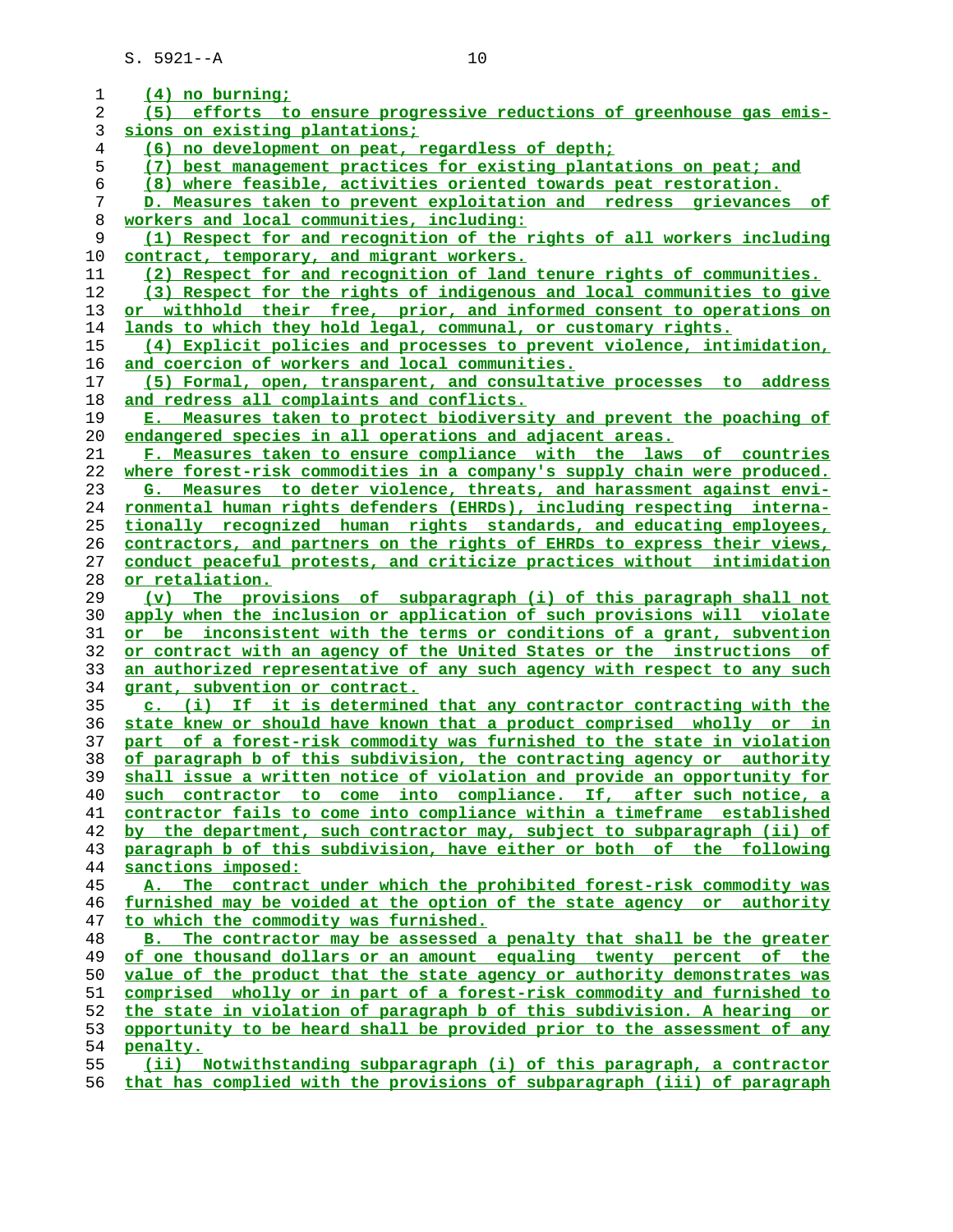| ı  | b of this subdivision shall not be subject to sanctions for violations,  |
|----|--------------------------------------------------------------------------|
|    | of which the contractor had no knowledge, of the requirements of para-   |
| 2  |                                                                          |
| 3  | graph b of this subdivision that were committed solely by a subcontrac-  |
| 4  | tor. Sanctions described under subparagraph (i) of this paragraph shall  |
| 5  | instead be imposed against the subcontractor that committed the          |
| 6  | <u>violation.</u>                                                        |
| 7  | d. (i) Any state agency or authority that investigates a complaint       |
| 8  | against a contractor or subcontractor for violation of this subdivision  |
| 9  | may limit its investigation to evaluating the information provided by    |
| 10 | the person or entity submitting the complaint and the information        |
| 11 | provided by the contractor or subcontractor.                             |
| 12 | (ii) Whenever a contracting officer of the contracting agency or         |
| 13 | authority has reason to believe that the contractor failed to comply     |
| 14 | with paragraph b of this subdivision, the agency or authority shall      |
| 15 | refer the matter for investigation to the head of the agency or authori- |
| 16 | ty and, as the head of the agency or authority determines appropriate,   |
| 17 | to either the office of general services, the office of the attorney     |
| 18 | general, or the department of environmental conservation.                |
| 19 | e. (i) When a state agency or authority's contract for the purchase of   |
| 20 | a commodity or product covered by this subdivision is to be awarded to   |
| 21 | the lowest responsible bidder, an otherwise qualified bidder who is a    |
| 22 | small or medium-sized business or a minority-owned or women-owned busi-  |
| 23 | ness enterprise, or who will fulfill the contract through the use of New |
|    |                                                                          |
| 24 | York state products, may be given preference over other bidders,         |
| 25 | provided that the cost included in the bid is not more than ten percent  |
| 26 | greater than the cost included in a bid that is not from a small or      |
| 27 | medium-sized business or a minority-owned or women-owned business enter- |
| 28 | prise or fulfilled through the use of New York state products.           |
| 29 | (ii) The provisions of this paragraph shall not apply if the head of     |
| 30 | the contracting state agency or authority purchasing such products, in   |
| 31 | his or her sole discretion, determines that giving preference to bidders |
| 32 | pursuant to the provisions of this paragraph would be:                   |
| 33 | (a) against the public interest;                                         |
| 34 | (b) would increase the cost of the contract by an unreasonable amount;   |
| 35 | or                                                                       |
| 36 | (c) New York state products cannot be obtained in sufficient and         |
| 37 | reasonable available quantities and of satisfactory quality to meet the  |
| 38 | contracting state agency or authority's requirements.                    |
| 39 | (iii) Nothing in this paragraph shall be construed to conflict with or   |
| 40 | otherwise limit the goals and requirements set forth by section one      |
| 41 | hundred sixty-two of this article and articles fifteen-A and seventeen-B |
| 42 | of the executive law.                                                    |
| 43 | f. (i) The commissioner of the office of general services shall          |
| 44 | convene a stakeholder advisory group which shall be consulted on the     |
| 45 | creation of regulations pursuant to paragraph g of this subdivision, and |
| 46 | shall exercise an oversight role pursuant to paragraph h of this subdi-  |
| 47 | vision. Members of the advisory group shall be selected by the commis-   |
| 48 | sioner and shall consist of at least:                                    |
| 49 | (A) representatives of current or former state contractors dealing in    |
| 50 | each of the forest-risk commodities specified in subparagraph (ii) of    |
| 51 | paragraph a of this subdivision, with an emphasis on small and medium-   |
| 52 | sized businesses;                                                        |
| 53 | (B) representatives from civil society with relevant expertise in        |
| 54 | supply chain traceability, tropical and boreal forest sustainability,    |
|    | biodiversity, climate science, human and labor rights, and indigenous    |
| 55 |                                                                          |
| 56 | rights. Members selected pursuant to this clause should be of at least   |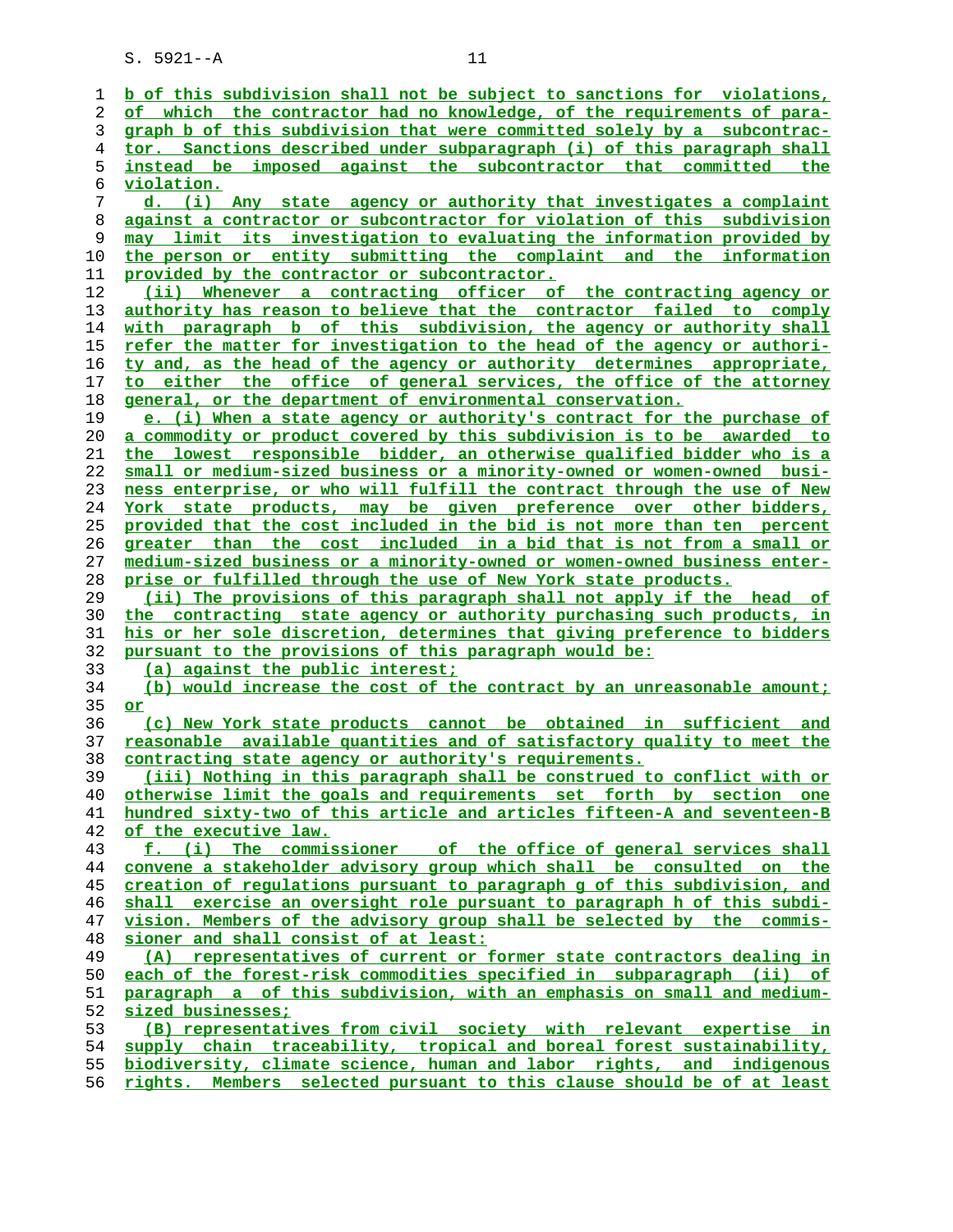| 1              | equal number to members selected pursuant to clause (A) of this subpara- |
|----------------|--------------------------------------------------------------------------|
| 2              | graph; and                                                               |
| 3              | (C) a minimum of two additional representatives from indigenous commu-   |
| $\overline{4}$ | nities within the geographic areas containing tropical and boreal        |
| 5              | forests covered by this subdivision.                                     |
| 6              | (ii) The stakeholder advisory group shall select a chair from among      |
| 7              | its members, subject to approval by a majority of members.               |
| 8              | (iii) Members of the stakeholder advisory group shall receive no sala-   |
| 9              | ry, but shall be reimbursed by the office of general services for any    |
| 10             | necessary travel expenses related to participating in the stakeholder    |
| 11             | advisory group.                                                          |
| 12             | g. On or before July first, two thousand twenty-three, the office of     |
| 13             | general services shall issue requlations for the implementation of this  |
| 14             | subdivision. Such regulations shall be developed in consultation with    |
| 15             | the stakeholder advisory group established in paragraph f of this subdi- |
| 16             | vision and the commissioner of the department of environmental conser-   |
| 17             | vation. Such requlations shall include, but not be limited to, all of    |
| 18             | the following:                                                           |
| 19             | (i) A list of forest-risk commodities subject to the requirements of     |
| 20             | this subdivision, including, but not limited to, palm oil, soy, beef,    |
| 21             | coffee, wood pulp, paper, logs, and lumber. The list shall be reviewed   |
| 22             | and updated at least every three years. When evaluating inclusion of     |
| 23             | additional commodities in the list, the commissioner of the office of    |
| 24             | general services shall consider the impact of the commodity as a driver  |
| 25             | of tropical or boreal deforestation or intact forest degradation, the    |
| 26             | state of existing supply chain transparency and traceability systems for |
| 27             | the commodity, and the feasibility of including the commodity in the     |
| 28             | requirements of paragraph b of this subdivision. The first review shall  |
| 29             | include, but not be limited to evaluation of cocoa, rubber, leather and  |
| 30             | other cattle-derived products.                                           |
| 31             | (ii) A list of products derived wholly or in part from forest-risk       |
| 32             | commodities.                                                             |
| 33             | (iii) A list of products furnished to the state or used by state         |
| 34             | contractors in high-volume purchases that contain or are comprised whol- |
| 35             | <u>ly or in part of forest-risk commodities.</u>                         |
| 36             | (iv) A set of responsible sourcing quidelines and policies derived       |
| 37             | from best practices in supply chain transparency to the point-of-origin. |
| 38             | (v) Guidance to assist contractors in identifying forest-risk commod-    |
| 39             | ities in their supply chain, performing necessary due diligence to meet  |
| 40             | the requirements of this subdivision, and certifying that the commodity  |
| 41             | did not contribute to tropical or boreal deforestation or intact forest  |
| 42             | degradation.                                                             |
| 43             | (vi) A list of favored suppliers of forest-risk commodities and          |
| 44             | products derived therefrom whose products have been determined to meet   |
| 45             | the requirements of this subdivision.                                    |
| 46             | (vii) The full set of requirements for a large contractor's forest       |
| 47             | policy pursuant to subparagraph (iv) of paragraph b of this subdivision. |
| 48             | (viii) The process through which contractors shall certify to the        |
| 49             | office of general services that they are in compliance with paragraph b  |
| 50             | of this subdivision.                                                     |
| 51             | (ix) A process for ensuring that details of certified contracts are      |
| 52             | made available for public inspection on the website of the office of     |
| 53             | general services.                                                        |
| 54             | (x) An easily accessible procedure to receive public complaints and      |
|                |                                                                          |

**information regarding violations of this subdivision.**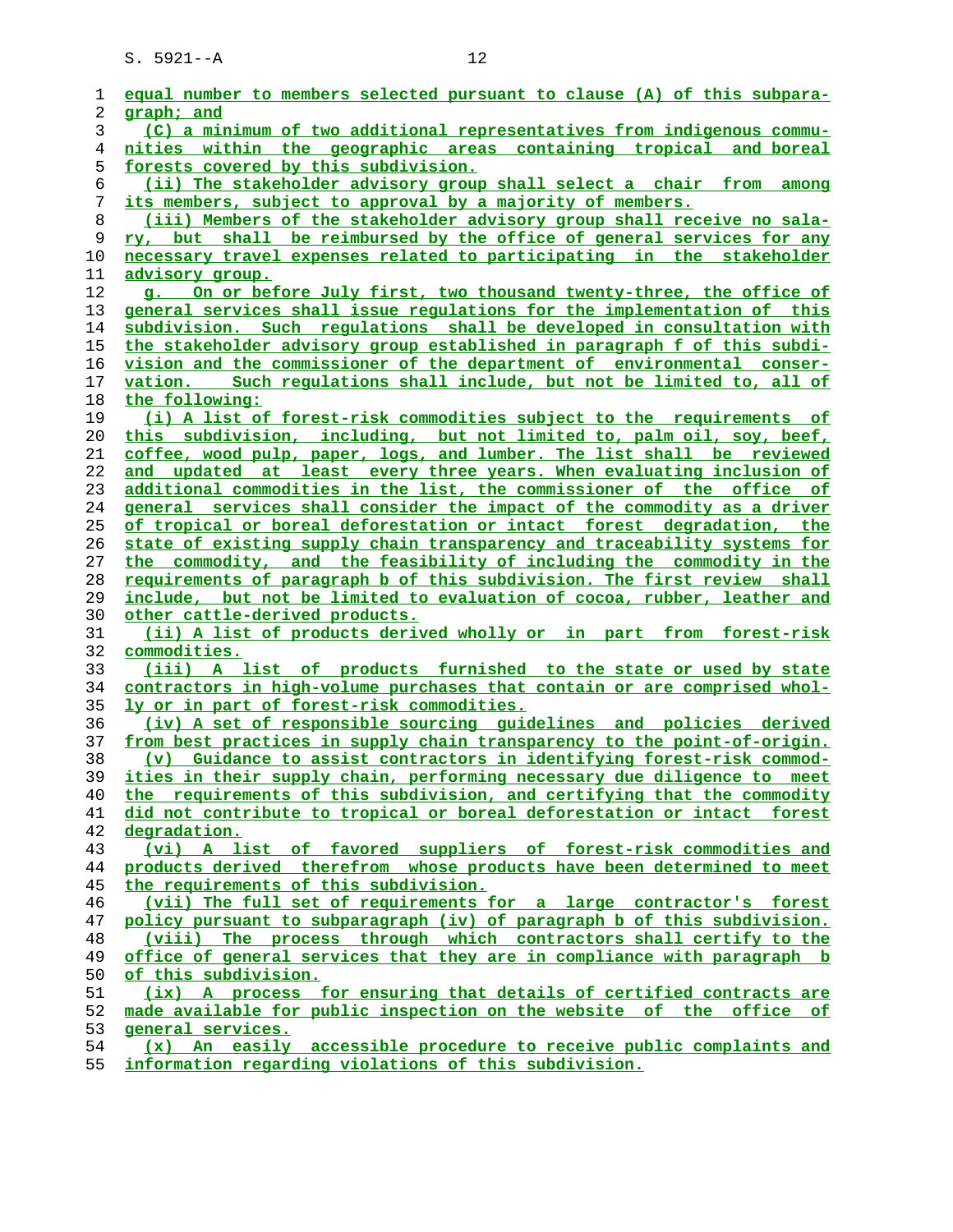| 1  | h. (i) At any time after January first, two thousand twenty-four, but      |
|----|----------------------------------------------------------------------------|
| 2  | no less frequently than every six months thereafter, the commissioner of   |
| 3  | the office of general services shall submit to the stakeholder advisory    |
| 4  | group established in paragraph f of this subdivision the details of all    |
| 5  | contracts certified under this subdivision. The stakeholder advisory       |
| 6  | group shall assess the compliance of all or a representative subset of     |
| 7  | contracts with the requirements of this subdivision. Following such<br>all |
| 8  | assessment, and subject to approval by a majority of members, the stake-   |
| 9  | holder advisory group may:                                                 |
| 10 | A. Make recommendations to the commissioner of the office of general       |
| 11 | services regarding changes to the regulations implementing this subdivi-   |
| 12 | sion.                                                                      |
| 13 | B. Make recommendations to the commissioner of the office of general       |
| 14 | services, the office of the attorney general, the office of<br>the state   |
| 15 | comptroller, or a contracting agency or authority regarding deficiencies   |
| 16 | in contract certifications, violations of this subdivision, and/or         |
| 17 | enforcement actions.                                                       |
| 18 | (ii) All work products produced pursuant to subparagraph (i) of this       |
| 19 | paragraph shall be made available to the public on the website of the      |
| 20 | office of general services.                                                |
|    |                                                                            |

**i. (i) Not later than June first, two thousand twenty-three, the department of environmental conservation, in consultation with the commissioner of the office of general services, shall complete a study to determine whether or not the requirements of this subdivision shall apply to forest-risk commodities originating in boreal forests.**

**(ii) In completing such study, the department of environmental conser- vation shall consult with individuals, including academics and experts from nongovernmental organizations, having expertise in forest sustaina- bility, biodiversity, and climate science, as well as representatives of indigenous communities located within boreal regions, and hold at least**

**one public hearing, and may base study findings on existing literature. (iii) Such study shall examine, but not be limited to, the following considerations:**

**A. The short- and long-term impact on greenhouse gas emissions, biodi- versity, ecosystem function, and climate resilience, of clearcutting intact boreal forests.**

**B. The differential impact on greenhouse gas emissions, biodiversity, ecosystem function, and climate resilience of clearcutting intact boreal forest versus previously logged or second-growth forest, within 30-year, 50-year, and 100-year timeframes.**

**C. The differential impact on greenhouse gas emissions, biodiversity, ecosystem function, and climate resilience of clearcutting intact boreal forest versus no industrial forestry activity, within 30-year, 50-year, and 100-year timeframes.**

**D. The actual carbon storage capacity of various harvested wood products, and the percentage of logged boreal biomass in each of the boreal countries (Russia, Canada, the United States, Finland, Sweden, Norway, Iceland, China, Japan) that ends up in long-lasting versus short-term consumable end uses.**

**E. The effectiveness of existing available certification schemes in use in each of the boreal countries in ensuring compliance with the goals of this subdivision.**

**F. An independent assessment of the current greenhouse gas footprint of the forest products industry in each of the boreal countries.**